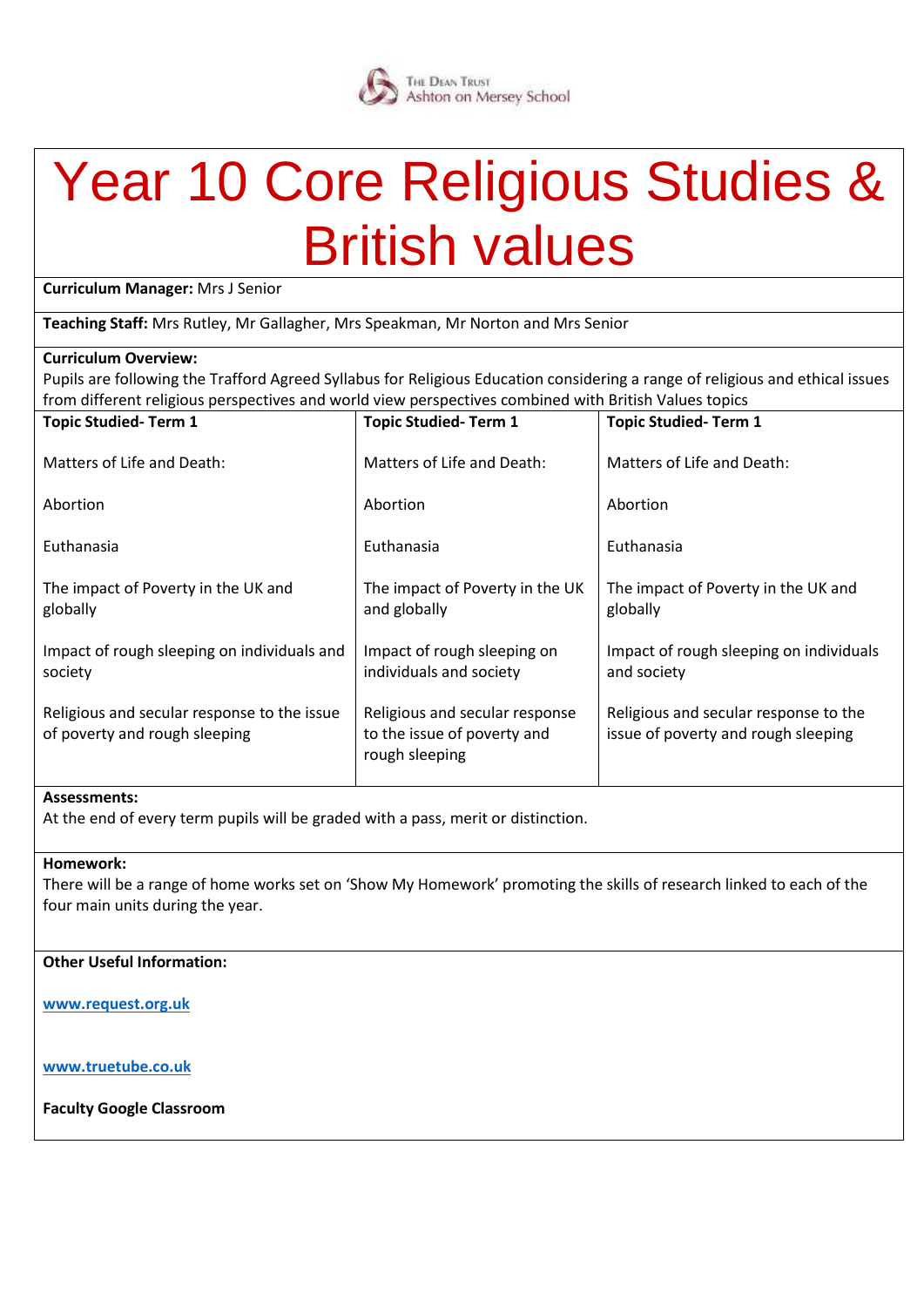

## Year 10 Citizenship

**Curriculum Manager:** Mrs J Senior **KS4 Subject Lead:** Mr D Gallagher

#### **Teaching Staff:** Mr D Gallagher

**Curriculum Overview:** GCSE Citizenship is a unique subject that supports pupils in developing knowledge and application of British Values; understanding of democracy; its development and importance; the processes, development and application of law and justice; the practice of active citizenship in activism; community action and local politics. It empowers young people to take responsibility as a local, national and international citizen

|                                                                                                                                                                                                                                                                                                                                    | Y10 Term 2 - Course Content:                                                                                                                                                                                                                | Y10 Term 3 - Course Content:                                                                                                                                                              |
|------------------------------------------------------------------------------------------------------------------------------------------------------------------------------------------------------------------------------------------------------------------------------------------------------------------------------------|---------------------------------------------------------------------------------------------------------------------------------------------------------------------------------------------------------------------------------------------|-------------------------------------------------------------------------------------------------------------------------------------------------------------------------------------------|
| Living together in the UK<br>Key questions explored:<br>How have communities developed<br>$\blacksquare$ .<br>ш<br>in the UK?<br>п<br>$\blacksquare$<br>What is identity?<br>work?<br>What are democratic values and<br>$\blacksquare$<br>٠<br>where do they come from?<br>How does local democracy work?<br>$\blacksquare$ .<br>п | Democracy at work in the UK<br>Key questions explored:<br>Who runs the country?<br>How does Parliament<br>How is power shared<br>between Westminster<br>and the devolved<br>administrations?<br>How does government<br>manage public money? | Law and Justice<br>Key questions explored:<br>What is the law for and how<br>٠<br>does it affect us?<br>How does the justice system<br>п<br>work?<br>Is crime increasing in society?<br>п |

**Assessment Overview:** GCSE Citizenship is assessed by 2 written examinations at the end of Year 11. Paper 1 and Paper 2 are both written examinations of 1 hour and 45 minutes, 80 marks each and each equates to 50% of the overall course.

**Homework and Revision Guidance:** Homework will be set once per week via SMHW or similar platform. These tasks will involve a range of activities to promote pupils' development of retrieval skills, independent research skills and exam practice to extend and deepen lesson learning. This will include support through remote learning such as podcasts and live stream revision sessions. After school revision sessions will be offered to all pupils alongside whole school revision using both face-to-face and remote delivery and individual intervention timetables.

**Learning and Career Pathways:** This qualification lends itself to progression into a range of careers such as: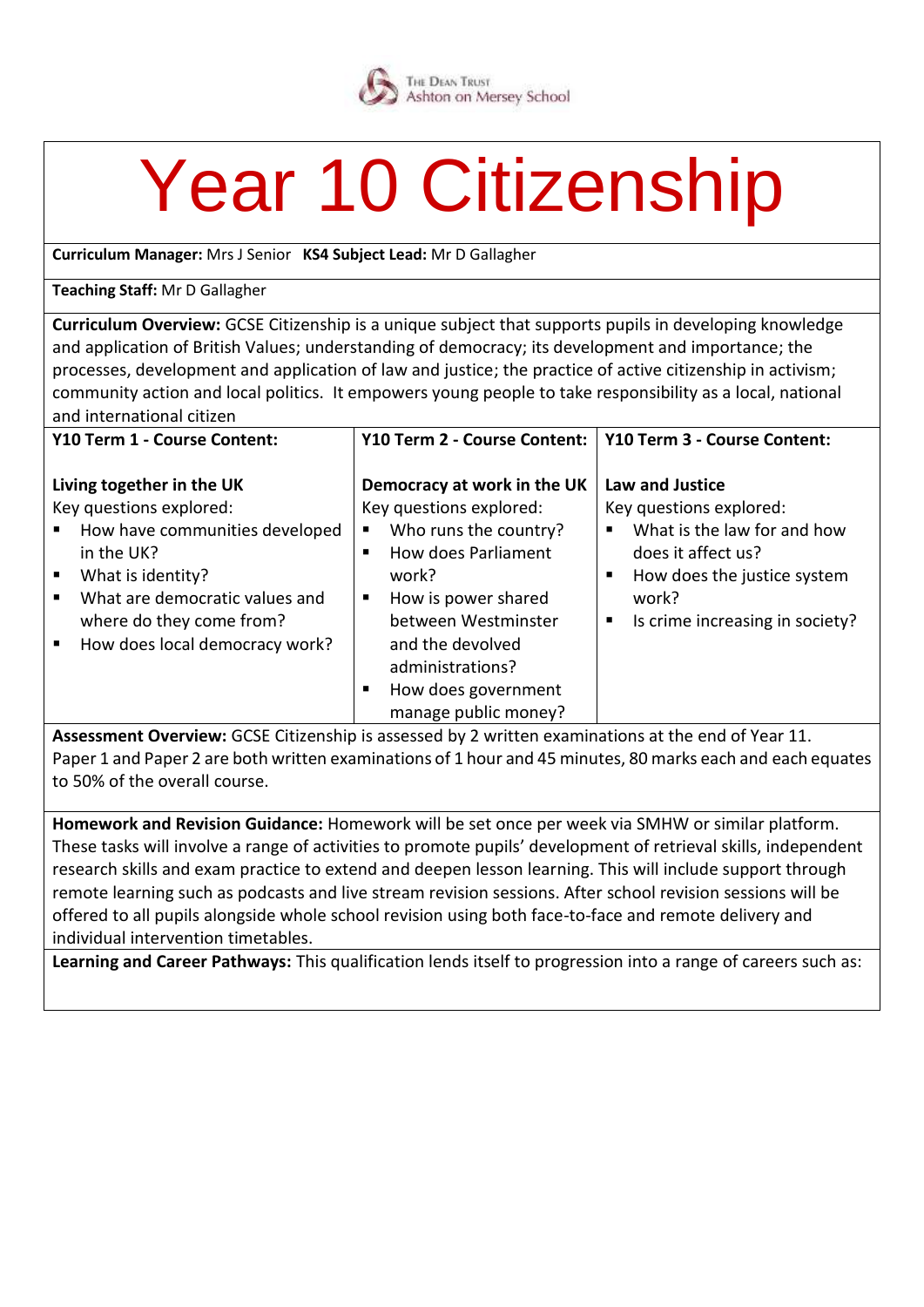# Year 10 Child Development

**Curriculum Manager:** Mrs J Senior

#### **Teaching Staff:** Mrs Speakman

**Curriculum Overview:** OCR Cambridge National Level 1/2

| <b>Topic Studied-Term 1</b>                                             | <b>Topic Studied-Term 2</b>                                                                    | <b>Topic Studied-Term 3</b>                                         |
|-------------------------------------------------------------------------|------------------------------------------------------------------------------------------------|---------------------------------------------------------------------|
| Unit RO19: Equipment needs for a<br>$\bullet$<br>baby 0-12 months       | Unit RO19: Investigate and<br>$\bullet$<br>develop feeding solutions for<br>children 0-5 years | Unit RO18: Reproduction and<br>$\bullet$<br>Parenthood              |
| Unit RO19: Equipment needs for a<br>$\bullet$<br>toddler 1-5 years      | Unit RO20: Understand the<br>development of a child from                                       | Unit RO18: Antenatal care and<br>$\bullet$<br>preparation for birth |
| Unit RO19: Nutrition requirements<br>$\bullet$<br>for a child 0-5 years | birth to five years                                                                            | Unit RO18: Postnatal care<br>$\bullet$                              |
|                                                                         | Unit RO20: Understand the<br>benefits of learning through<br>play                              | Unit RO18: Childhood Illnesses<br>$\bullet$<br>and Safety           |
| Accoccinants:                                                           |                                                                                                |                                                                     |

#### **Assessments:**

Pupils will have half termly feedback on progress in the unit.

Pupils will have either a peer or self -assessment every half term and a temperature check on the topics studied.

#### **Homework:**

Homework will be a combination of both course work preparation or revision for the exam.

**Other Useful Information: Faculty Google Classroom**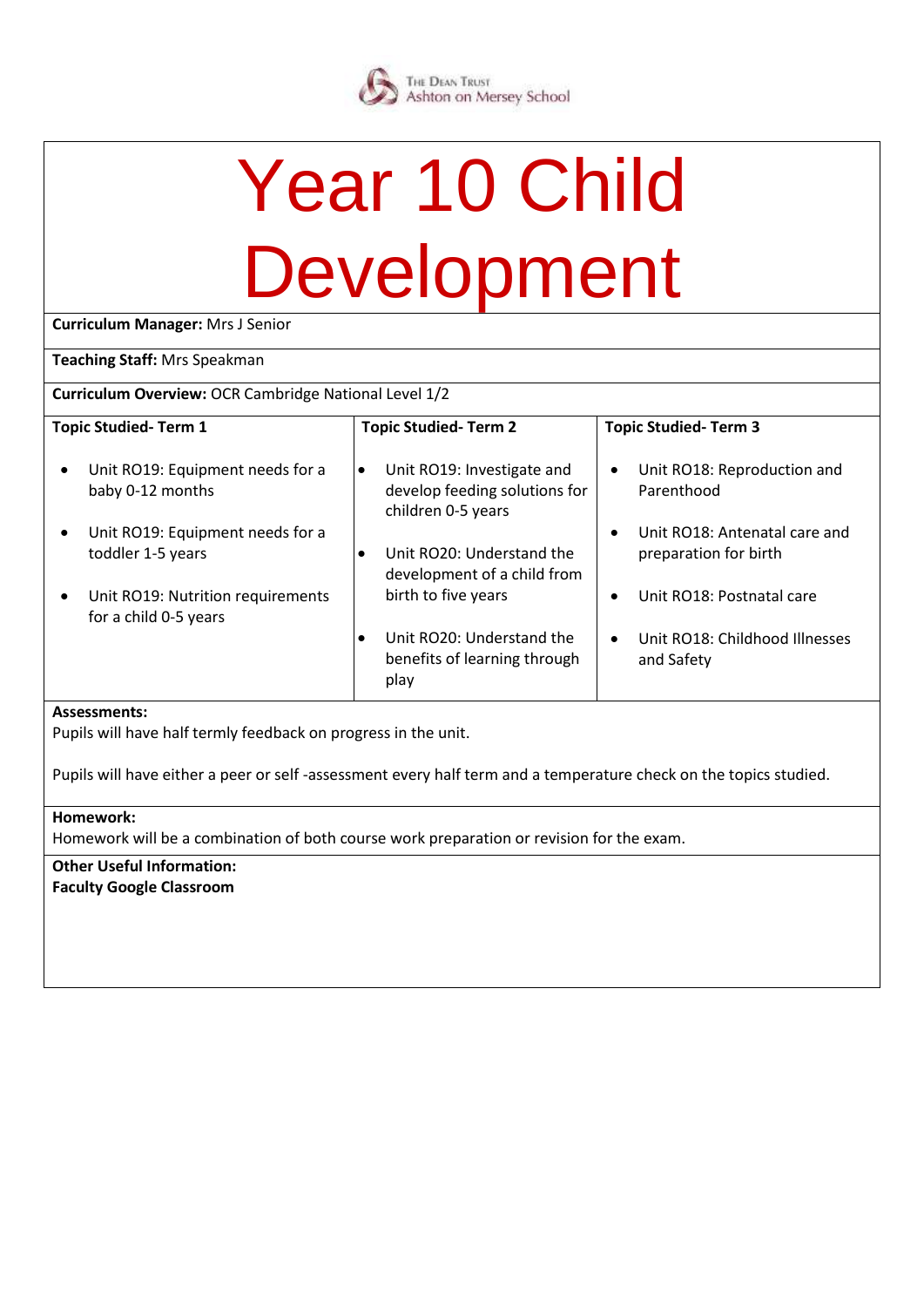

### Year 10 Sociology

**Curriculum Manager:** Mrs J Senior

#### **Teaching Staff:** Mrs Rutley

#### **Curriculum Overview:**

Pupils are following the AQA GCSE Sociology specification

| $\sim$ apply and rollowing the right occurs sociology specification.                                                                                                                                                                                                                                                                         |                                                                                                                                                                                                |                                                                                                                                                                                                                                                  |  |
|----------------------------------------------------------------------------------------------------------------------------------------------------------------------------------------------------------------------------------------------------------------------------------------------------------------------------------------------|------------------------------------------------------------------------------------------------------------------------------------------------------------------------------------------------|--------------------------------------------------------------------------------------------------------------------------------------------------------------------------------------------------------------------------------------------------|--|
| <b>Topic Studied-Term 1</b>                                                                                                                                                                                                                                                                                                                  | <b>Topic Studied-Term 2</b>                                                                                                                                                                    | <b>Topic Studied-Term 3</b>                                                                                                                                                                                                                      |  |
| Approaches to Sociology-<br>1.<br>Functionalism, Marxism,<br>Feminism<br>2. Social Processes, Social<br>Structures, Social Issues.<br>The Sociology of The Family-<br>3.<br>Sociological Theory on the Family,<br>Functions of the family, Family<br>Forms, Family Diversity, Conjugal<br>Roles, Changing relationships<br>within the Family | The Family (continued)-<br>4.<br>The Symmetrical Family,<br>Criticisms of Families,<br>Divorce, Theories of<br><b>Divorce</b><br><b>5.</b> Research Methods in<br>context and exam<br>practise | The Sociology of Education-<br>6.<br>Sociological theories on the<br>Functions of Education, the<br>Relationship between<br>Education and Capitalism, the<br>Role of Education, Different<br>types of School, Private vs.<br><b>State School</b> |  |
| <b>Assessments:</b><br>Pupils will have half termly feedback on the progress with each unit                                                                                                                                                                                                                                                  |                                                                                                                                                                                                |                                                                                                                                                                                                                                                  |  |
| Pupils will have either a peer or self - assessment every half term and a temperature check on the unit topics studied.                                                                                                                                                                                                                      |                                                                                                                                                                                                |                                                                                                                                                                                                                                                  |  |

#### **Homework:**

Homework is a combination of independent research, exam practice revision and exam questions for the units studied shared through 'Show My Homework'.

#### **Other Useful Information:**